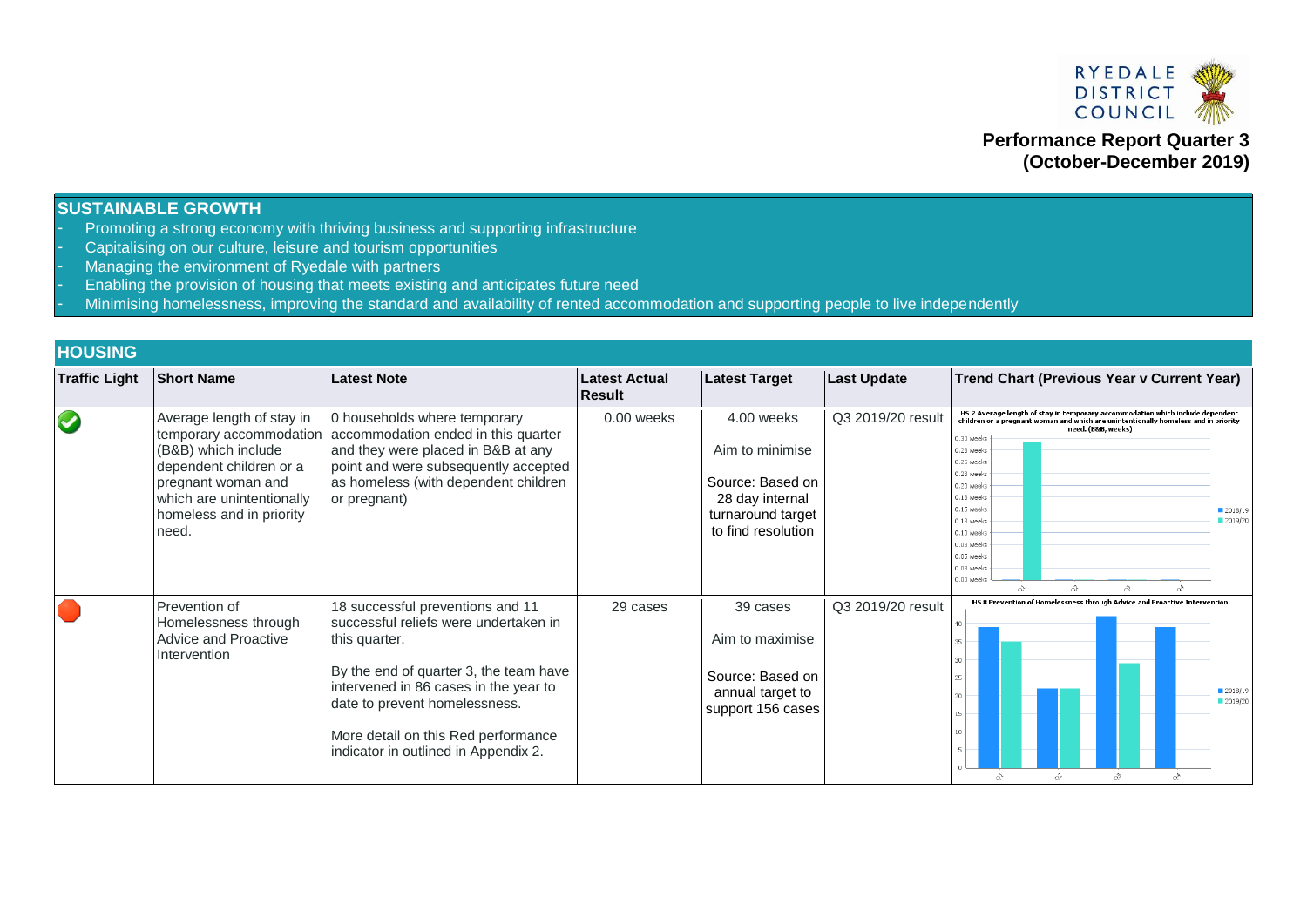| <b>Traffic Light</b> | <b>Short Name</b>                       | Latest Note                                                                                                                                                                                                                                                                                                                                                                                                   | Latest Actual<br><b>IResult</b> | <b>Latest Target</b>                                                                                             | <b>Last Update</b> | Trend Chart (Previous Year v Current Year)                             |
|----------------------|-----------------------------------------|---------------------------------------------------------------------------------------------------------------------------------------------------------------------------------------------------------------------------------------------------------------------------------------------------------------------------------------------------------------------------------------------------------------|---------------------------------|------------------------------------------------------------------------------------------------------------------|--------------------|------------------------------------------------------------------------|
| $\bigcirc$           | Number of affordable<br>homes delivered | 68 affordable units completed so far in<br>2019/20: (As of 31/12/2019)<br>- 16 at Broughton Manor, Malton<br>- 12 at Mickle Hill. Pickering<br>- 5 at Easthill, Thornton-le-Dale<br>- 16 at Firthlands Road, Pickering<br>- 16 at Auburn Cottages, Langton<br>Road, Norton<br>- 1 at Mount Farm, Westow<br>- 2 at Swanland Park, Helmsley<br>Expected outturn for 2019/20 is 102<br>affordable housing units. | 68 homes                        | 57 homes<br>Aim to maximise<br>Source: Based on<br>SHMA annual<br>target of 75 over<br>the course of the<br>year | Q3 2019/20 result  | HS 17 Number of affordable homes delivered<br>2018/19<br>2019/20<br>ó. |

| <b>ENVIRONMENT</b>   |                                                                                       |                                                                                                                                                                                                                                                                                                                                                                                                                                                                                                                                                                                                                                                                                                   |                                       |                                                                                                                                         |                    |                                                                                                                                                                                             |
|----------------------|---------------------------------------------------------------------------------------|---------------------------------------------------------------------------------------------------------------------------------------------------------------------------------------------------------------------------------------------------------------------------------------------------------------------------------------------------------------------------------------------------------------------------------------------------------------------------------------------------------------------------------------------------------------------------------------------------------------------------------------------------------------------------------------------------|---------------------------------------|-----------------------------------------------------------------------------------------------------------------------------------------|--------------------|---------------------------------------------------------------------------------------------------------------------------------------------------------------------------------------------|
| <b>Traffic Light</b> | <b>Short Name</b>                                                                     | <b>Latest Note</b>                                                                                                                                                                                                                                                                                                                                                                                                                                                                                                                                                                                                                                                                                | <b>Latest Actual</b><br><b>Result</b> | <b>Latest Target</b>                                                                                                                    | <b>Last Update</b> | <b>Trend Chart</b>                                                                                                                                                                          |
| $\bullet$            | % of Food establishments<br>in the area broadly<br>compliant with food<br>hygiene law | Broadly compliant means a food<br>lestablishments standards are<br>equivalent to an overall food hygiene<br>rating of 3, 4 or 5.<br>When officers inspect a food business<br>they rate the business with respect to<br>several aspects. Three of those<br>aspects namely the standard of<br>hygiene, the structural standard and<br>the confidence in management are<br>awarded numerical values and if any<br>one of them falls below a prescribed<br>level then the establishment is judged<br>to be non broadly compliant.<br><b>2018/19 summary</b><br>950 total establishments (some not<br>rated as deemed low risk)<br>637 out of 756 achieved Broadly<br>Compliant FSA rating (3, 4 or 5) | 84.26%                                | 72%<br>Aim to maximise<br>Source: Based on<br>comparative<br>performance to<br>other North<br>Yorkshire LAs<br>over the last 5<br>years | 2018/19 result     | HE 13 % of Food establishments in the area broadly compliant with food hygiene law<br>100%<br>98%<br>95%<br>93%<br>90%<br>88%<br>85%<br>83%<br>80%<br>78%<br>75%<br>73%<br>2019/19<br>Years |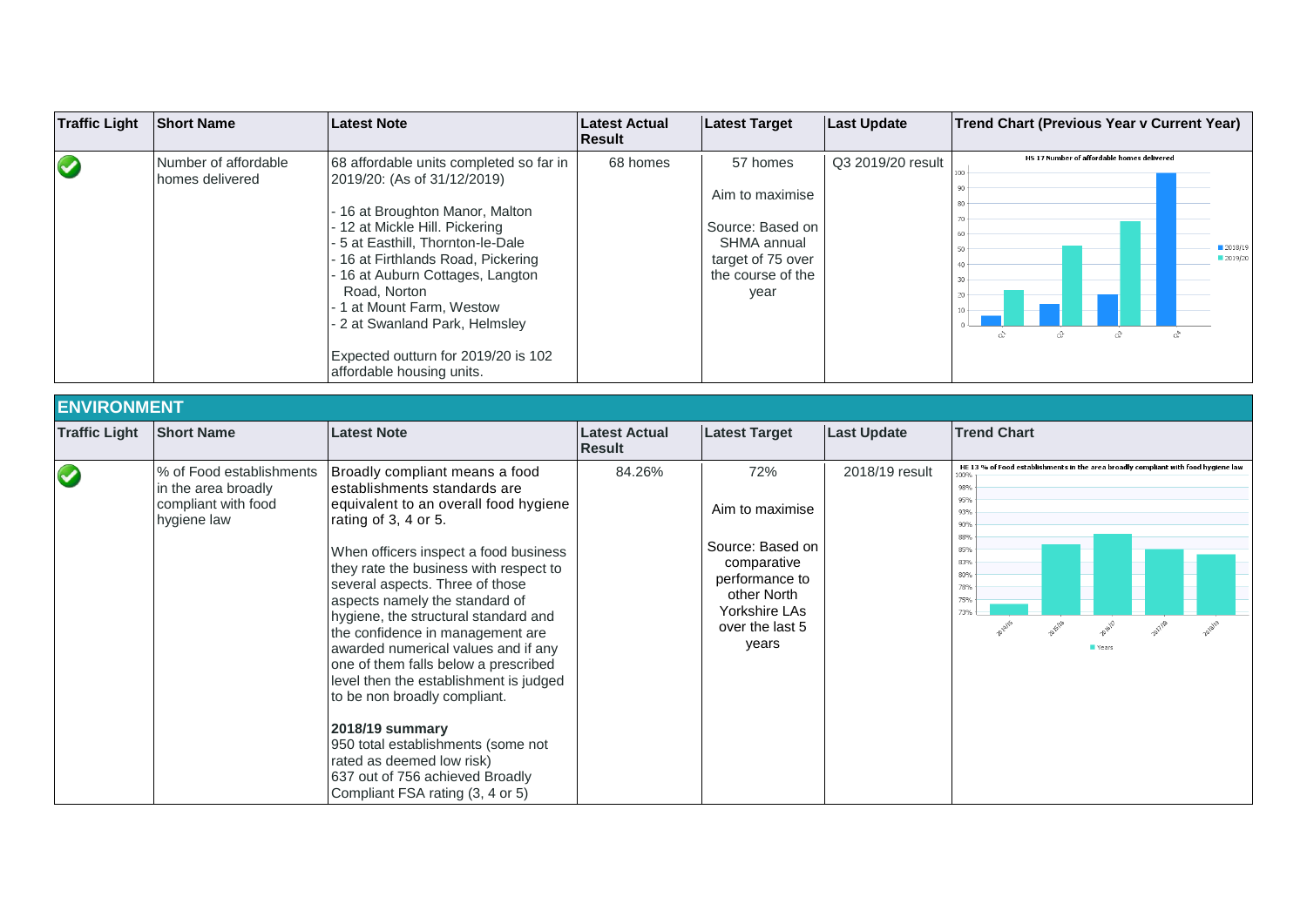| Formal enforcement<br>Voluntary closure: 1<br>Hygiene Improvement Notice: 1<br>Written Warnings issued: 162                                                                                 |  |
|---------------------------------------------------------------------------------------------------------------------------------------------------------------------------------------------|--|
| 2017/18 summary<br>925 total establishments<br>84.81% of Broadly Compliant<br>establishments<br>631 out of 744 establishments<br>achieved a Broadly Compliant FSA<br>rating $(3, 4$ or $5)$ |  |
| Formal enforcement<br>Food seizure, detention & surrender: 1<br>Written warnings: 187                                                                                                       |  |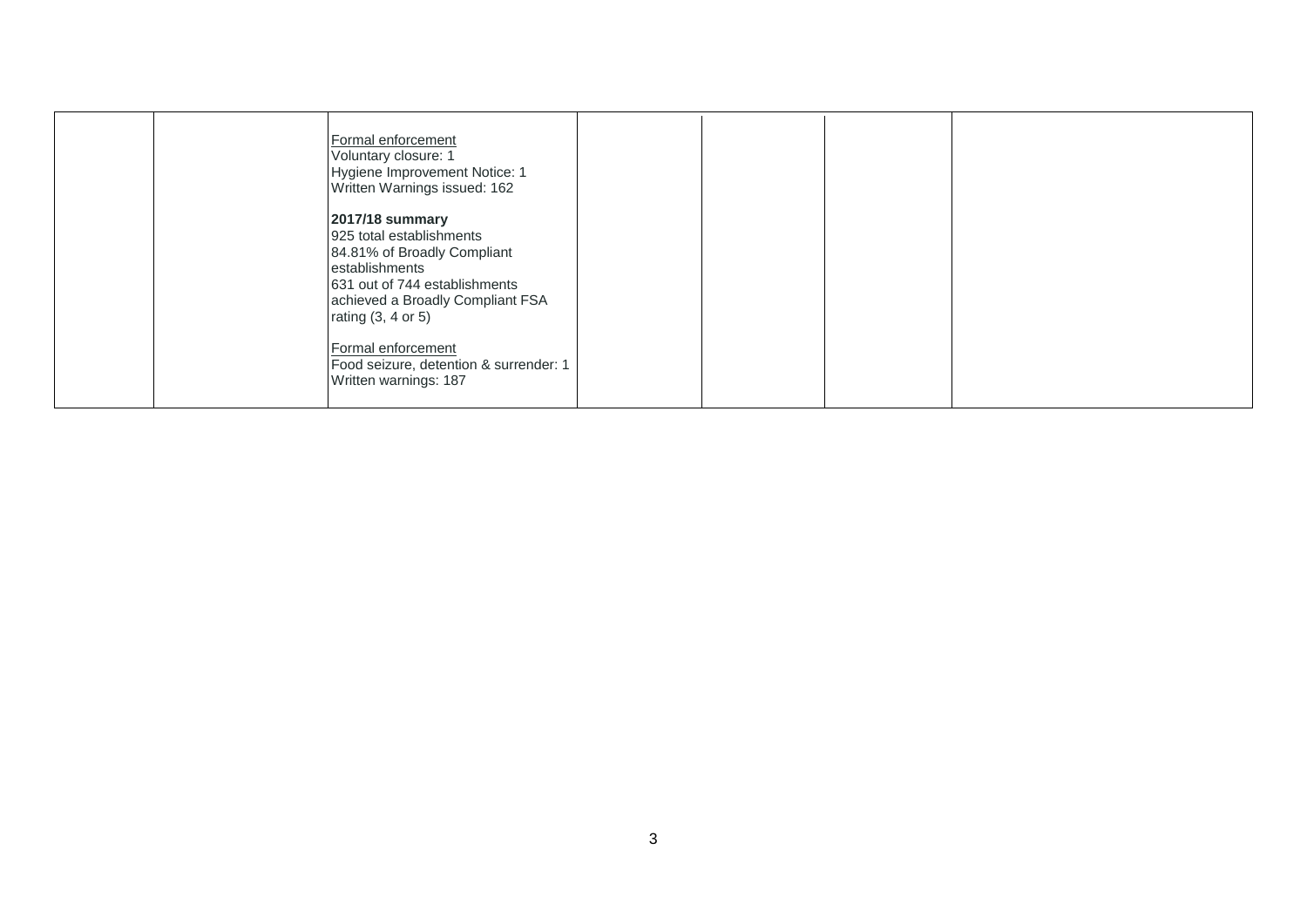# **CUSTOMERS AND COMMUNITIES**

- Designing all of our services with the customer at the heart of everything we do

- Making the best use of resources to ensure maximum benefit for all customers and communities across the district, particularly the most vulnerable
- Helping our partners to keep our communities safe and healthy
- Supporting communities to identify their needs, plan and develop local solutions and resilience

## **CUSTOMER SERVICES**

| <b>Traffic Light</b> | <b>Short Name</b>                                                  | <b>Latest Note</b>                                                                                                                                                                                                                                                                                            | <b>Latest Actual</b><br><b>Result</b> | Latest Target                                                                                                            | <b>Last Update</b>                                   | Trend Chart (Previous Year v Current Year)                                                                                                                                                                                         |
|----------------------|--------------------------------------------------------------------|---------------------------------------------------------------------------------------------------------------------------------------------------------------------------------------------------------------------------------------------------------------------------------------------------------------|---------------------------------------|--------------------------------------------------------------------------------------------------------------------------|------------------------------------------------------|------------------------------------------------------------------------------------------------------------------------------------------------------------------------------------------------------------------------------------|
| $\bigcirc$           | Speed of processing<br><b>Council Tax Support</b><br>change events | Processing times continue to be<br>under target.<br>To maintain this level of performance,<br>system processes continue to be<br>developed and staff continue to<br>encourage citizens to provide all the<br>required information as soon as<br>possible so it can be worked on as<br>soon as it is received. | 2.0 days                              | $12.0$ days<br>Aim to minimise<br>Source: Based on<br>comparative<br>performance to<br>other North<br>Yorkshire LAs      | Average result for<br>2019/20 as of<br>December 2019 | CS RB 3b Speed of processing Council Tax Support change events<br>15.0 days<br>12.5 days<br>10.0 days<br>7.5 days<br>5.0 days<br>2.5 days<br>$0.0$ day<br>and what you will provide each provide output of your project except and |
| $\bigcirc$           | % FOI Requests responded<br>to within 20 working days              | 149 out of 158 FOIs were responded<br>to within 20 working days during<br>quarter 3.<br>Up to 31 December 2019, 488 FOIs<br>have been received during the<br>2019/20 year.<br>Response time performance<br>continues to be above the ICO target.                                                              | 94.3%                                 | 90%<br>Aim to maximise<br>Source: Target set<br>by the Information<br>Commissioner's<br>Office for public<br>authorities | Q3 2019/20 result                                    | CS 05 % FOI Requests responded to within 20 working days<br><b>BO%</b><br>70%<br>50%<br>$50\%$ .<br>40%<br>30%<br>20%<br>10%<br>and the state and and postal and the couple and allowed problem problem and<br>■ 2018/19 ■ 2019/20 |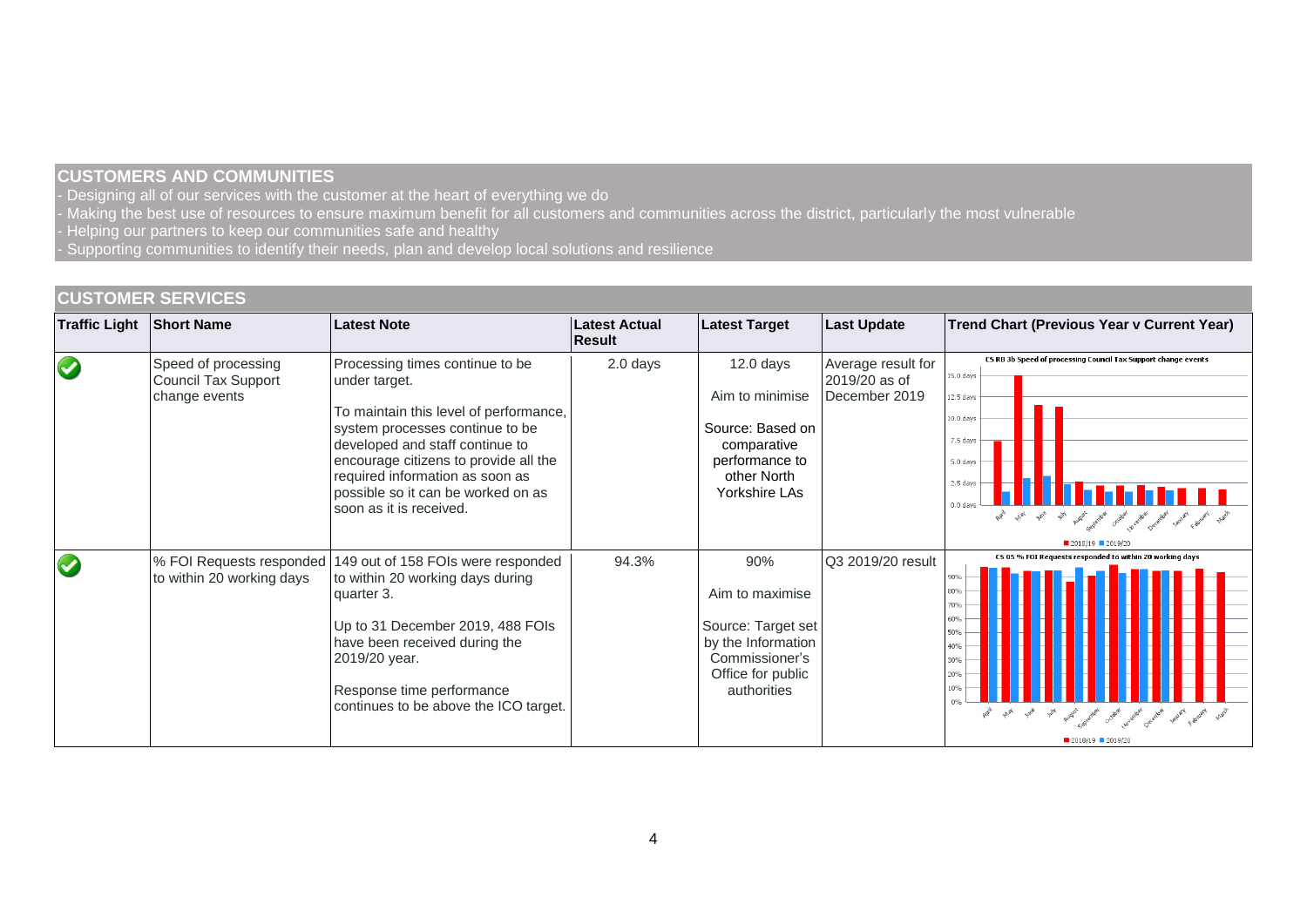| <b>Traffic Light</b> | <b>Short Name</b>                                                                 | Latest Note                                                                                                                                                                                                                                                                                                                                                                                                                                                                                                                                                                                                                                                                                                                                                                                                                                                                                                                                                                                                           | <b>Latest Actual</b><br><b>Result</b> | <b>Latest Target</b>                                                                                                | <b>Last Update</b> | <b>Trend Chart (Previous Year v Current Year)</b>                                                                                                                                                                                            |
|----------------------|-----------------------------------------------------------------------------------|-----------------------------------------------------------------------------------------------------------------------------------------------------------------------------------------------------------------------------------------------------------------------------------------------------------------------------------------------------------------------------------------------------------------------------------------------------------------------------------------------------------------------------------------------------------------------------------------------------------------------------------------------------------------------------------------------------------------------------------------------------------------------------------------------------------------------------------------------------------------------------------------------------------------------------------------------------------------------------------------------------------------------|---------------------------------------|---------------------------------------------------------------------------------------------------------------------|--------------------|----------------------------------------------------------------------------------------------------------------------------------------------------------------------------------------------------------------------------------------------|
|                      | Standard searches carried<br>out in 10 working days                               | Just one query in relation to a search<br>on a property can take this indicator<br>over the 10 working day limit and<br>cause a drop below the 100%<br>accumulative performance target.<br>Performance has steadily improved<br>from September to December and<br>the current accumulative value is<br>99.7%.<br>More detail on this Amber<br>performance indicator is outlined in<br>Appendix 2.                                                                                                                                                                                                                                                                                                                                                                                                                                                                                                                                                                                                                     | 99.7%                                 | 100.0%<br>Aim to maximise<br>Source: Target set<br>internally                                                       | Q3 2019/20 result  | CS MD 02 Standard searches carried out in 10 working days<br>100.0%<br>99.8%<br>99.5%<br>99.3%<br>99.0%<br>98.8%<br>98.5%<br>98.3%<br>98.0%<br>97.8%<br>97.5%<br>97.3%<br>97.0%<br>96.8%<br>96.5%<br>96.39<br>2018/19 2019/20                |
| $\bullet$            | Speed of processing - New<br>claims for Council Tax<br>Support (Universal Credit) | The initial new claim made under<br>Universal Credit will be processed by<br>the Department of Work and<br>Pensions and paid within 35 days.<br>Although it takes 35 days (5 weeks)<br>for the customer to receive their first<br>payment, they are able to view their<br>Universal Credit award via their<br>Journal after approximately 30 days.<br>At this point, we are notified of the<br>award and the new Council Tax<br>Support (CTS) claim is assessed.<br>Following notification of a new claim<br>for Universal Credit, if a customer's<br>income is too high for Council Tax<br>Support, the new CTS claim is<br>cancelled at that point but still<br>monitored. If a customer's income<br>subsequently reduces in their next<br>Universal Credit Assessment period<br>which makes them eligible for CTS<br>going forward, this is sent through by<br>the DWP and counts as a new claim<br>for CTS purposes. As the previous<br>new claim has been cancelled, the<br>claim is processed within one or two | 16.7 days                             | $25.0$ days<br>Aim to minimise<br>Source: Based on<br>comparative<br>performance to<br>other North<br>Yorkshire LAs | Q3 2019/20 result  | CS RB 04 Speed of processing - New claims for Council Tax Support (Universal Credit)<br>35.0 days<br>0.0 days<br>5.0 days<br>0.0 days<br>5.0 days<br>0.0 days<br>5.0 days<br>0.0 days<br>Ave And Are<br>$\gamma_{\!N\!f}$<br>2018/19 2019/20 |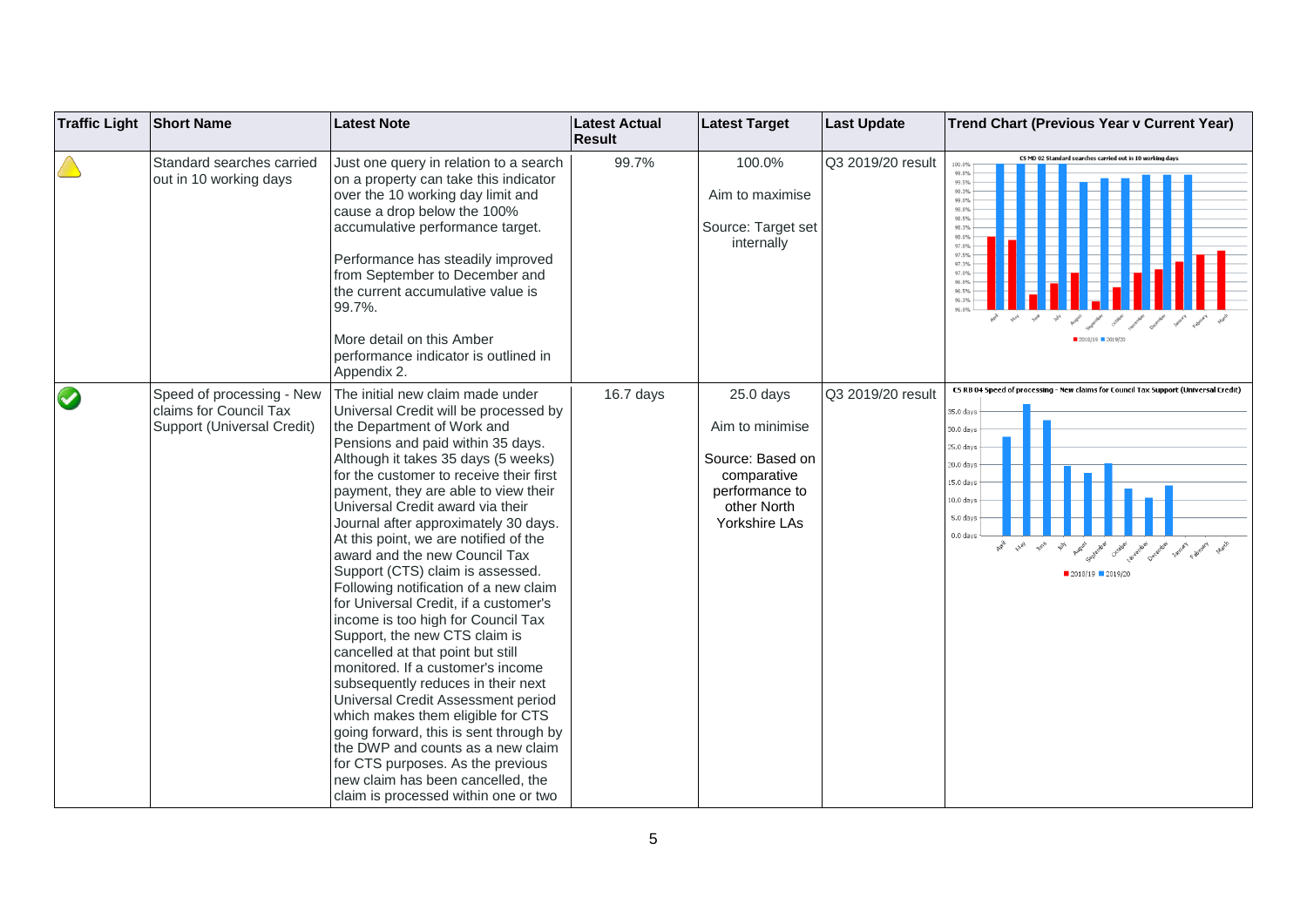| <b>Traffic Light</b> | <b>Short Name</b>                                                                        | <b>Latest Note</b>                                                                                                                                                    | <b>Latest Actual</b><br><b>Result</b> | <b>Latest Target</b>                                                                                                | <b>Last Update</b> | Trend Chart (Previous Year v Current Year)                                                                                                                                                                                                                                                                                              |
|----------------------|------------------------------------------------------------------------------------------|-----------------------------------------------------------------------------------------------------------------------------------------------------------------------|---------------------------------------|---------------------------------------------------------------------------------------------------------------------|--------------------|-----------------------------------------------------------------------------------------------------------------------------------------------------------------------------------------------------------------------------------------------------------------------------------------------------------------------------------------|
|                      |                                                                                          | days of the award being received.<br>This is why the Q3 average<br>processing time for the performance<br>indicator is down at the 16.7 day<br>value.                 |                                       |                                                                                                                     |                    |                                                                                                                                                                                                                                                                                                                                         |
| $\blacktriangledown$ | Speed of processing - New<br>claims for Council Tax<br>Support (non-Universal<br>Credit) | This performance indicator<br>demonstrates the speed of<br>processing Council Tax Support new<br>claims the Benefits team receives<br>directly from Ryedale citizens. | $11.7$ days                           | $25.0$ days<br>Aim to minimise<br>Source: Based on<br>comparative<br>performance to<br>other North<br>Yorkshire LAs | Q3 2019/20 result  | [5] RB 04a Speed of processing - New claims for Council Tax Support (non-Universal Credit<br>20.0 days<br>17.5 days<br>15.0 days<br>12.5 days<br>$10.0$ davs<br>7.5 days<br>5.0 days<br>2.5 day<br>0.0 <sub>day</sub><br>and what you are all paint and the collate and the painting painting of the state of the<br>■ 2018/19 ■ 2019/2 |
|                      | <b>Customer Complaints</b><br>resolved within five working<br>days                       | 7 out of 12 customer complaints were<br>resolved within the 5 working day<br>target.<br>More detail on this Red performance<br>indicator is outlined in Appendix 2.   | 58.3%                                 | 75%<br>Aim to maximise<br>Source: Target set<br>internally<br>(under review)                                        | Q3 2019/20 result  | CS 10 Customer Complaints resolved within five working days<br>75%<br>70%<br>65%<br>60%<br>55%<br>50%<br>45%<br>40%<br>■ 2018/19<br>35%<br>2019/20<br>30%<br>25%<br>20%<br>15%<br>10%<br>5%<br>$0\%$<br>ੇ<br>x<br>ο?                                                                                                                    |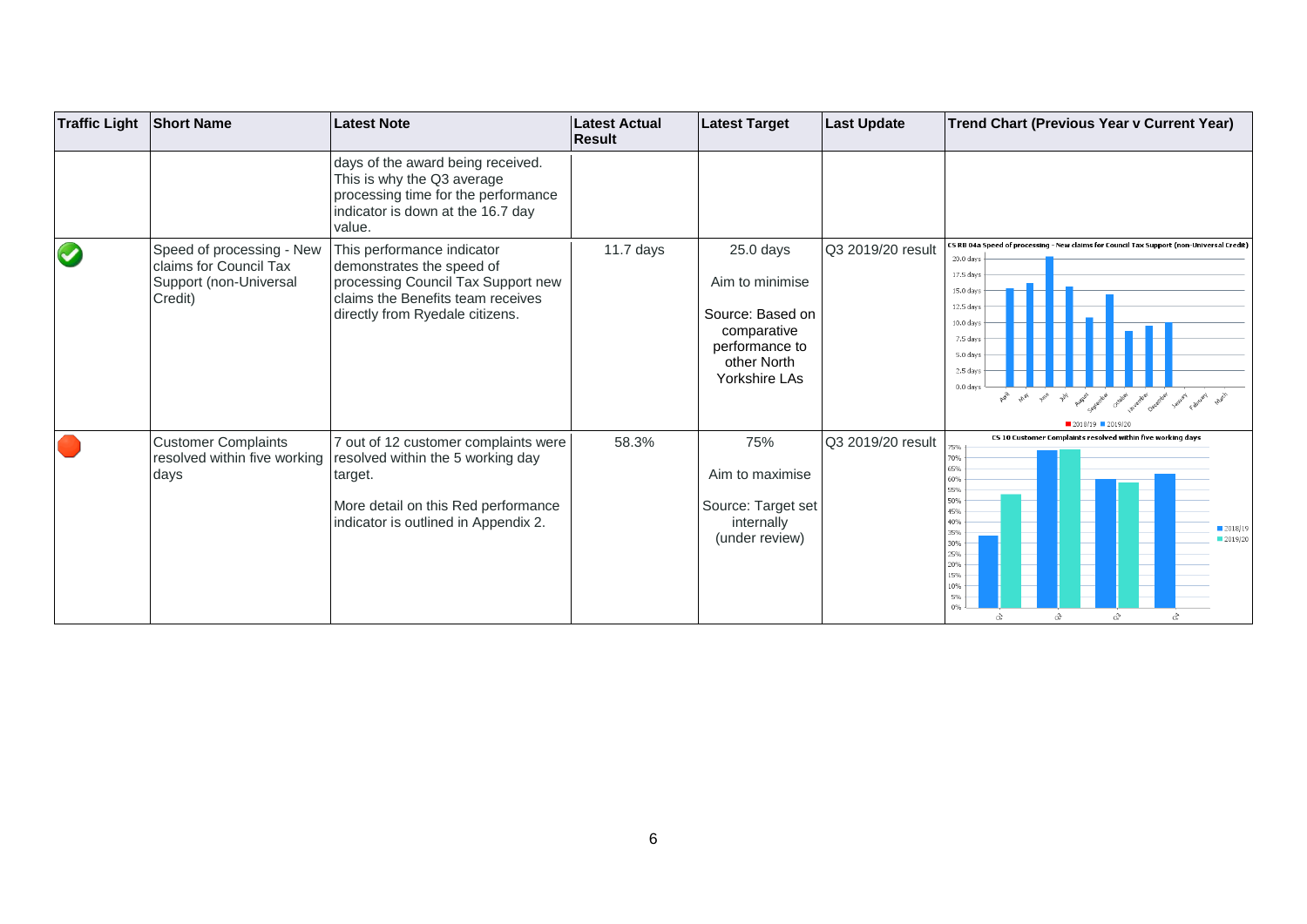| <b>Traffic Light</b> | <b>Short Name</b>                                            | <b>Latest Note</b>                                                                                                                                                                                                                                                                                                                       | <b>Latest Actual</b><br><b>Result</b> | <b>Latest Target</b>                                                                                                | <b>Last Update</b>                                   | Trend Chart (Previous Year v Current Year)                                                                                                                                                                                                                                                                                                                                               |
|----------------------|--------------------------------------------------------------|------------------------------------------------------------------------------------------------------------------------------------------------------------------------------------------------------------------------------------------------------------------------------------------------------------------------------------------|---------------------------------------|---------------------------------------------------------------------------------------------------------------------|------------------------------------------------------|------------------------------------------------------------------------------------------------------------------------------------------------------------------------------------------------------------------------------------------------------------------------------------------------------------------------------------------------------------------------------------------|
| $\bigcirc$           | Speed of processing new<br>Housing Benefit claims            | Processing times continue to be<br>under target.<br>To maintain performance, new<br>processing procedures have been<br>implemented and staff continue to<br>encourage citizens to provide all the<br>required information as soon as<br>possible so it can be worked on as<br>soon as it is received.                                    | $14.7$ days                           | $21.0$ days<br>Aim to minimise<br>Source: Based on<br>comparative<br>performance to<br>other North<br>Yorkshire LAs | Average result for<br>2019/20 as of<br>December 2019 | CS RB 2a Speed of processing new Housing Benefit claims<br>27.5 days<br>25.0 days<br>22.5 days<br>20.0 days<br>17.5 days<br>15.0 days<br>12.5 days<br>10.0 days<br>7.5 days<br>5.0 days<br>2.5 <sub>day</sub><br>$0.0$ day<br>$\mathcal{A}_{\mathcal{U}_\theta}$ $\mathcal{A}_{\mathcal{U}_\theta}$<br>Austral contents of change was deeper and properly world was<br>$2018/19$ 2019/20 |
| $\bigcirc$           | Speed of processing new<br>claims for Council Tax<br>Support | The processing times for new claims<br>of Council Tax Support continues to<br>perform within the target levels.<br>To maintain and improve<br>performance, new processing<br>procedures have been implemented<br>and system processes have been<br>improved.                                                                             | $15.5$ days                           | $25.0$ days<br>Aim to minimise<br>Source: Based on<br>comparative<br>performance to<br>other North<br>Yorkshire LAs | Average result for<br>2019/20 as of<br>December 2019 | CS RB 2b Speed of processing new claims for Council Tax Support<br>50.0 days<br>45.0 days<br>40.0 days<br>35.0 days<br>30.0 days<br>25.0 days<br>$20.0$ days<br>15.0 days<br>10.0 days<br>5.0 <sub>day</sub><br>0.0 days<br>$\mathcal{P}_{\mathcal{U}_{\mathcal{G}}}$<br>August of cross of average perception have a society that<br>2018/19                                            |
| $\bigcirc$           | Speed of processing<br>Housing Benefit change<br>events      | The processing times following<br>notification of changes to Housing<br>Benefit claims continues to perform<br>well within the target levels.<br>To maintain performance, staff<br>continue to encourage citizens to<br>provide all the required information<br>as soon as possible so it can be<br>worked on as soon as it is received. | 3.5 days                              | $12.0$ days<br>Aim to minimise<br>Source: Based on<br>comparative<br>performance to<br>other North<br>Yorkshire LAs | Average result for<br>2019/20 as of<br>December 2019 | CS RB 3a Speed of processing Housing Benefit change events<br>10.0 days<br>9.0 days<br>8.0 days<br>7.0 days<br>6.0 days<br>5.0 days<br>4.0 days<br>3.0 days<br>2.0 days<br>$1.0$ dav:<br>0.0 days<br>■ 2018/19 ■ 2019/20                                                                                                                                                                 |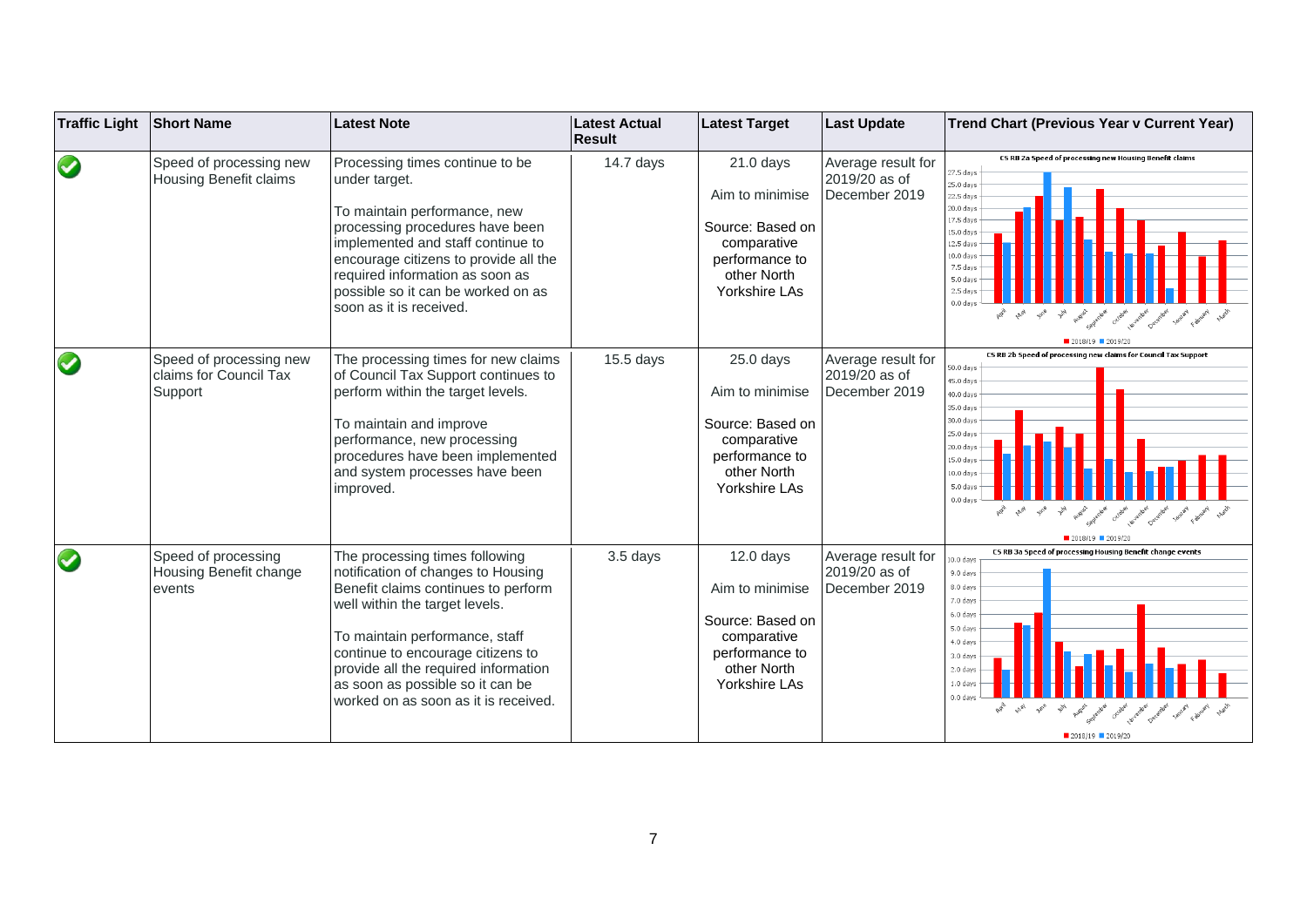|                      | <b>OPERATIONS</b>                 |                                                                                                                                                                                                                                                                                                                        |                                |                                                               |                    |                                                                                                                                                                                                               |  |  |  |  |
|----------------------|-----------------------------------|------------------------------------------------------------------------------------------------------------------------------------------------------------------------------------------------------------------------------------------------------------------------------------------------------------------------|--------------------------------|---------------------------------------------------------------|--------------------|---------------------------------------------------------------------------------------------------------------------------------------------------------------------------------------------------------------|--|--|--|--|
| <b>Traffic Light</b> | <b>Short Name</b>                 | <b>Latest Note</b>                                                                                                                                                                                                                                                                                                     | Latest Actual<br><b>Result</b> | <b>Latest Target</b>                                          | <b>Last Update</b> | Trend Chart (Previous Year v Current Year)                                                                                                                                                                    |  |  |  |  |
|                      | % of Household Waste<br>Recycled  | This indicator shows the cumulative<br>percentage of household waste<br>recycled to December 2019.<br>This represents a 0.81% fall when<br>compared to performance at the end<br>of December 2018.<br>Note these figures are estimates due<br>to checking against the<br>WasteDataFlow data management<br>system.      | 21.13%                         | 20.00%<br>Aim to maximise<br>Source: Target set<br>internally | 2019/20 result     | SS 15 % of Household Waste Recycled<br>25.00%<br>22.50%<br>20.00%<br>2018/19<br>17.50%<br>2019/20<br>15.00%<br>2.50%<br>10.00%<br>2<br>$\alpha^{\!\!\searrow}$<br>a                                           |  |  |  |  |
|                      | % of Household Waste<br>Composted | This indicator shows the cumulative<br>percentage of household waste<br>composted to December 2019.<br>This represents a 2.89% increase<br>when compared to performance at<br>the end of December 2018.<br>Note these figures are estimates due<br>to checking against the<br>WasteDataFlow data management<br>system. | 29.77%                         | 23.00%<br>Aim to maximise<br>Source: Target set<br>internally | 2019/20 result     | 55 16 % of Household Waste Composted<br>45.00%<br>40.00%<br>35.00%<br>30.00%<br>25.00%<br>2018/19<br>20.00%<br>■ 2019/20<br>15.00%<br>10.00%<br>5.00%<br>0.00%<br>$\alpha$<br>x<br>ै<br>$\alpha^{\mathbf{N}}$ |  |  |  |  |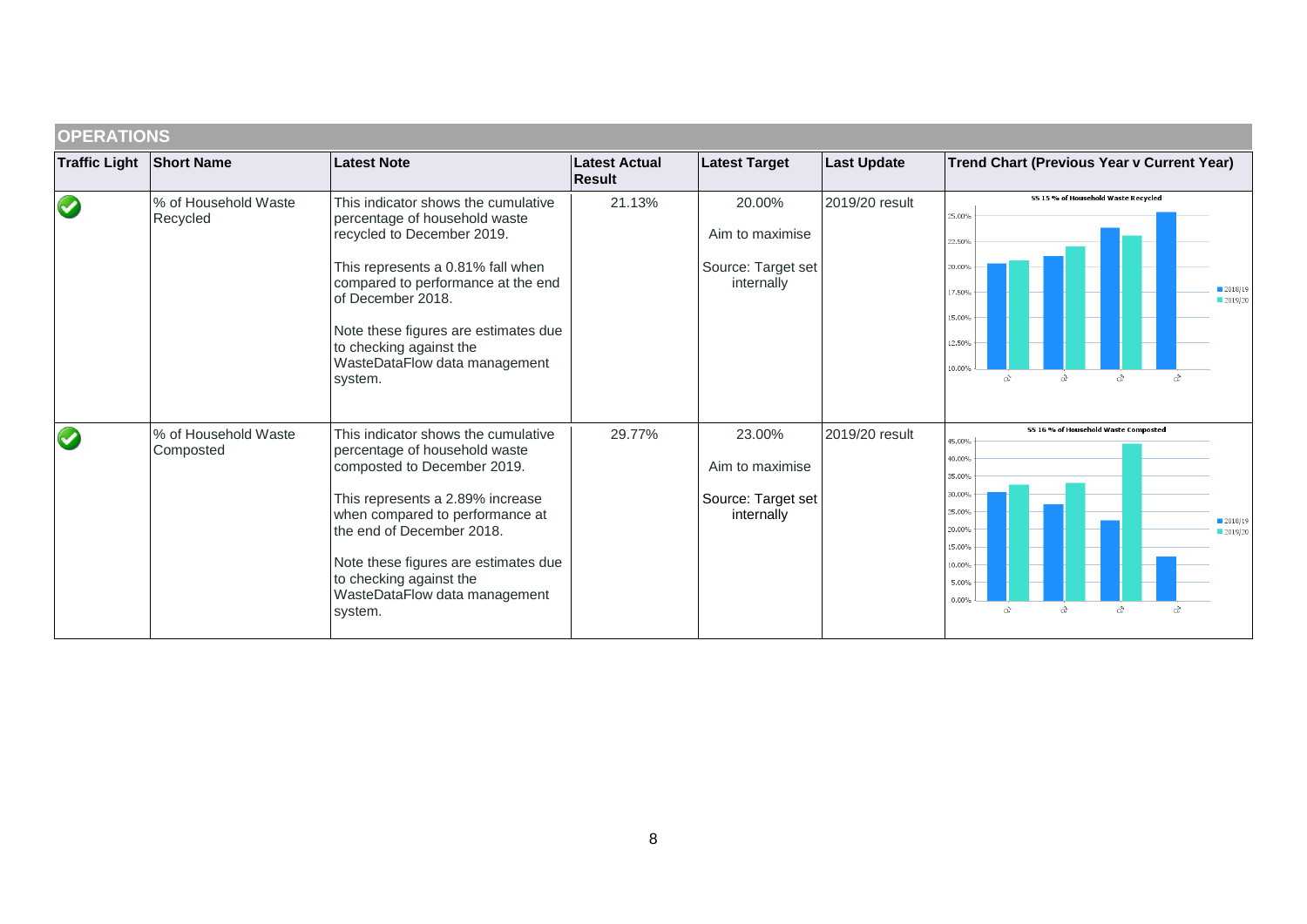| <b>Traffic Light Short Name</b> |                                                | Latest Note                                                                                                                                                                                                                                                                                                           | Latest Actual<br><b>Result</b> | <b>Latest Target</b>                                               | <b>Last Update</b> | Trend Chart (Previous Year v Current Year)                                                                                                                                |
|---------------------------------|------------------------------------------------|-----------------------------------------------------------------------------------------------------------------------------------------------------------------------------------------------------------------------------------------------------------------------------------------------------------------------|--------------------------------|--------------------------------------------------------------------|--------------------|---------------------------------------------------------------------------------------------------------------------------------------------------------------------------|
| $\bigcirc$                      | Residual household waste -<br>kg per household | This indicator shows the kilograms<br>per household of residual household<br>waste to the end of December 2019.<br>This represents a 0.91kg drop per<br>household on Q3 performance from<br>last year.<br>Note these figures are estimates due<br>to checking against the<br>WasteDataFlow data management<br>system. | 111.33kg/hh                    | 112.50kg/hh<br>Aim to minimise<br>Source: Target set<br>internally | Q3 2019/20 result  | 150.00kg/hh<br>125.00kg/hh<br>100.00kg/hh<br>75.00kg/hh<br>117.75kg/hh<br>nz.nake/h<br>50.00kg/hh<br>99.42kg/h<br>25.00kg/hh<br>0.00kg/hh<br>Quarters — Target (Quarters) |

# **PLANNING & REGULATION**

| <b>Traffic Light</b> | <b>Short Name</b>        | <b>Latest Note</b>                                                                                                                                                                                                                                                                                                                                                                                                                                                                     | Latest Actual<br>Result | <b>Latest Target</b>                                                                                                                   | <b>Last Update</b> |                                                                             |   |                                    |   | Trend Chart (Previous Year v Current Year) |                      |
|----------------------|--------------------------|----------------------------------------------------------------------------------------------------------------------------------------------------------------------------------------------------------------------------------------------------------------------------------------------------------------------------------------------------------------------------------------------------------------------------------------------------------------------------------------|-------------------------|----------------------------------------------------------------------------------------------------------------------------------------|--------------------|-----------------------------------------------------------------------------|---|------------------------------------|---|--------------------------------------------|----------------------|
|                      | Planning appeals allowed | 2018/19<br>15 appeal decisions received / 3<br>appeals allowed (20%)<br>Q1 2019/20<br>0 decisions received<br>Q2 2019/20<br>0 decisions received<br>Q3 2019/20<br>5 decisions received / 2 appeals<br>allowed (40%)<br>One of the planning appeals related<br>to the BP Garage application in<br>Norton, which was not contested by<br>the Council as the result of further<br>information provided by the applicant<br>on the refusal reasons.<br>More detail on this Red performance | 40.0%                   | 33.0%<br>Aim to minimise<br>Source: Target set<br>internally based on<br>comparative<br>performance to<br>other North<br>Yorkshire LAs | Q3 2019/20 result  | 40.0%<br>35.0%<br>30.0%<br>25.0%<br>20.0%<br>15.0%<br>10.0%<br>5.0%<br>0.0% | े | DM 2 Planning appeals allowed<br>â | â | $\alpha^{\triangleright}$                  | ■ 2018/19<br>2019/20 |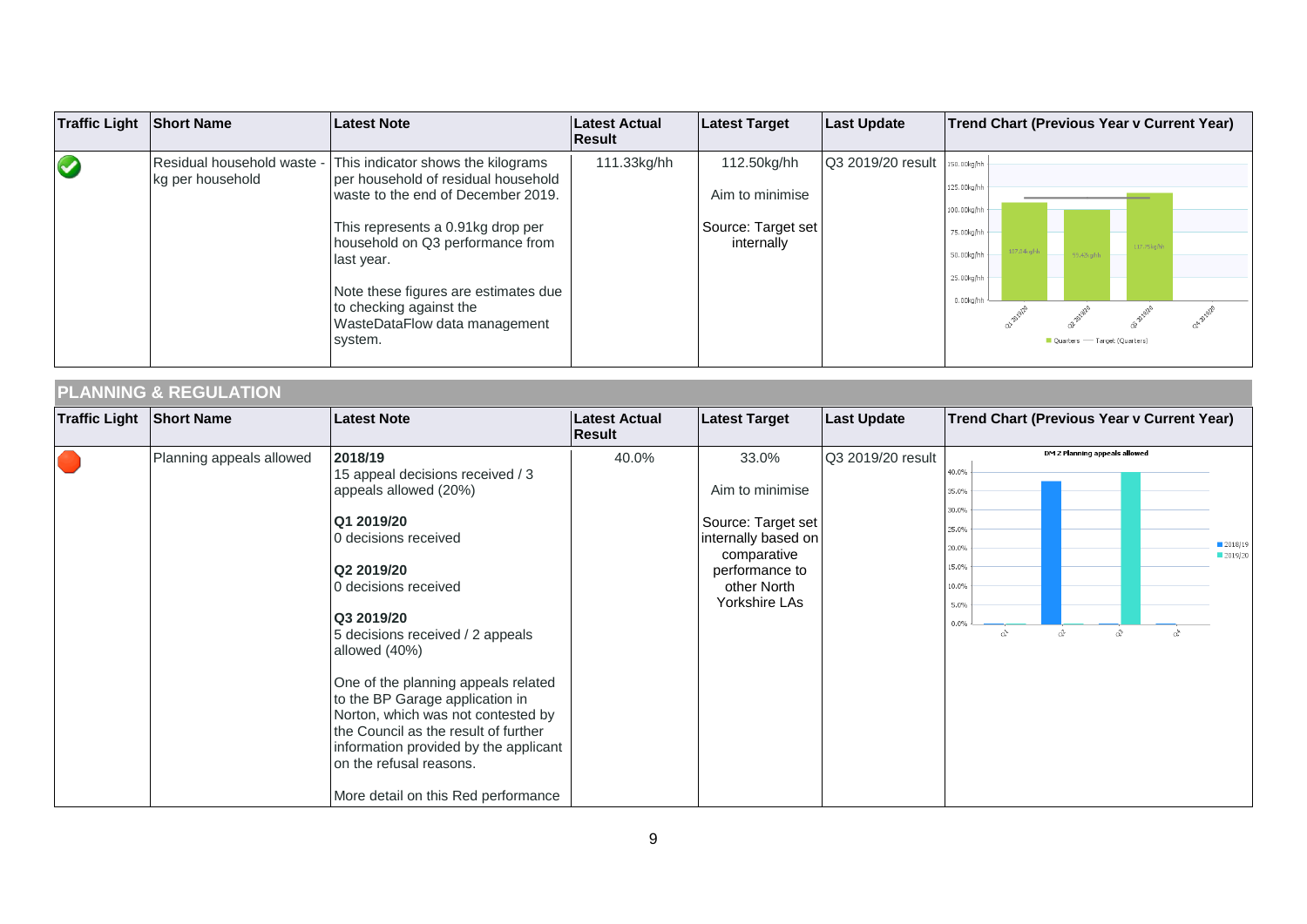| <b>Traffic Light</b> | <b>Short Name</b>                                                        | <b>Latest Note</b>                                                                                                                                                                                                                                                                                                                                                                                                                                               | <b>Latest Actual</b><br>Result | <b>Latest Target</b>                                                                                                                    | <b>Last Update</b>      | <b>Trend Chart (Previous Year v Current Year)</b>                                                                                                                                                                                                                        |
|----------------------|--------------------------------------------------------------------------|------------------------------------------------------------------------------------------------------------------------------------------------------------------------------------------------------------------------------------------------------------------------------------------------------------------------------------------------------------------------------------------------------------------------------------------------------------------|--------------------------------|-----------------------------------------------------------------------------------------------------------------------------------------|-------------------------|--------------------------------------------------------------------------------------------------------------------------------------------------------------------------------------------------------------------------------------------------------------------------|
|                      |                                                                          | indicator in outlined in Appendix 2.                                                                                                                                                                                                                                                                                                                                                                                                                             |                                |                                                                                                                                         |                         |                                                                                                                                                                                                                                                                          |
| $\bullet$            | Processing of planning<br>applications: Major<br>applications (13 weeks) | We are currently performing at 100%,<br>with the 5 major applications received<br>in this quarter processed within the<br>13 week time period. Whilst this<br>performance can be volatile due to<br>small numbers, we are currently well<br>above target level of 70%.                                                                                                                                                                                           | 100.00%                        | 70.00%<br>Aim to maximise<br>Source: Target set<br>internally based on<br>comparative<br>performance to<br>other North<br>Yorkshire LAs | December 2019<br>result | DM 157a Processing of planning applications: Major applications (13 weeks)<br>90.00<br>80.00%<br>70.00%<br>60.00%<br>50.00%<br>40.00%<br>30.00%<br>20.00%<br>10.009<br>$0.00^{\circ}$                                                                                    |
| $\bigcirc$           | Processing of planning<br>applications: Minor<br>applications (8 weeks)  | 42 minor planning applications<br>received during this quarter.<br>Performance is currently running<br>down on last year, but processing<br>times are above the 80% target level.                                                                                                                                                                                                                                                                                | 81.20%                         | 80.00%<br>Aim to maximise<br>Source: Target set<br>internally based on<br>comparative<br>performance to<br>other North<br>Yorkshire LAs | December 2019<br>result | DM 157b Processing of pla<br>90.00%<br>80.00%<br>70.00%<br>60.00%<br>50.00%<br>40.00%<br>30.00%<br>20.00%<br>10.00%<br>0.00%<br>August ember<br>Cooley levering Osterna<br>$2018/19$ 2019/2                                                                              |
|                      | Processing of planning<br>applications: Other<br>applications (8 weeks)  | More staff are now supporting this<br>area of work since the end of quarter<br>2 (September 2019). The graduate<br>staff and members of the Planning<br>and Regulatory Services team have<br>taken on delegated planning<br>applications to support the rest of the<br>team and to improve processing<br>times. 91 applications have been<br>received in this third quarter.<br>More detail on this Amber<br>performance indicator in outlined in<br>Appendix 2. | 86.90%                         | 90.00%<br>Aim to maximise<br>Source: Target set<br>internally based on<br>comparative<br>performance to<br>other North<br>Yorkshire LAs | December 2019<br>result | DM 157c Processing of planning applications: Other applications (8 weeks)<br>100.00%<br>99.00%<br>98.00%<br>97.00%<br>96,00%<br>95.00%<br>94.00%<br>93.00%<br>92.00%<br>91.00%<br>90.00%<br>89.00%<br>88.009<br>87.009<br>86.009<br>85.00%<br>84.00<br>$2018/19$ 2019/20 |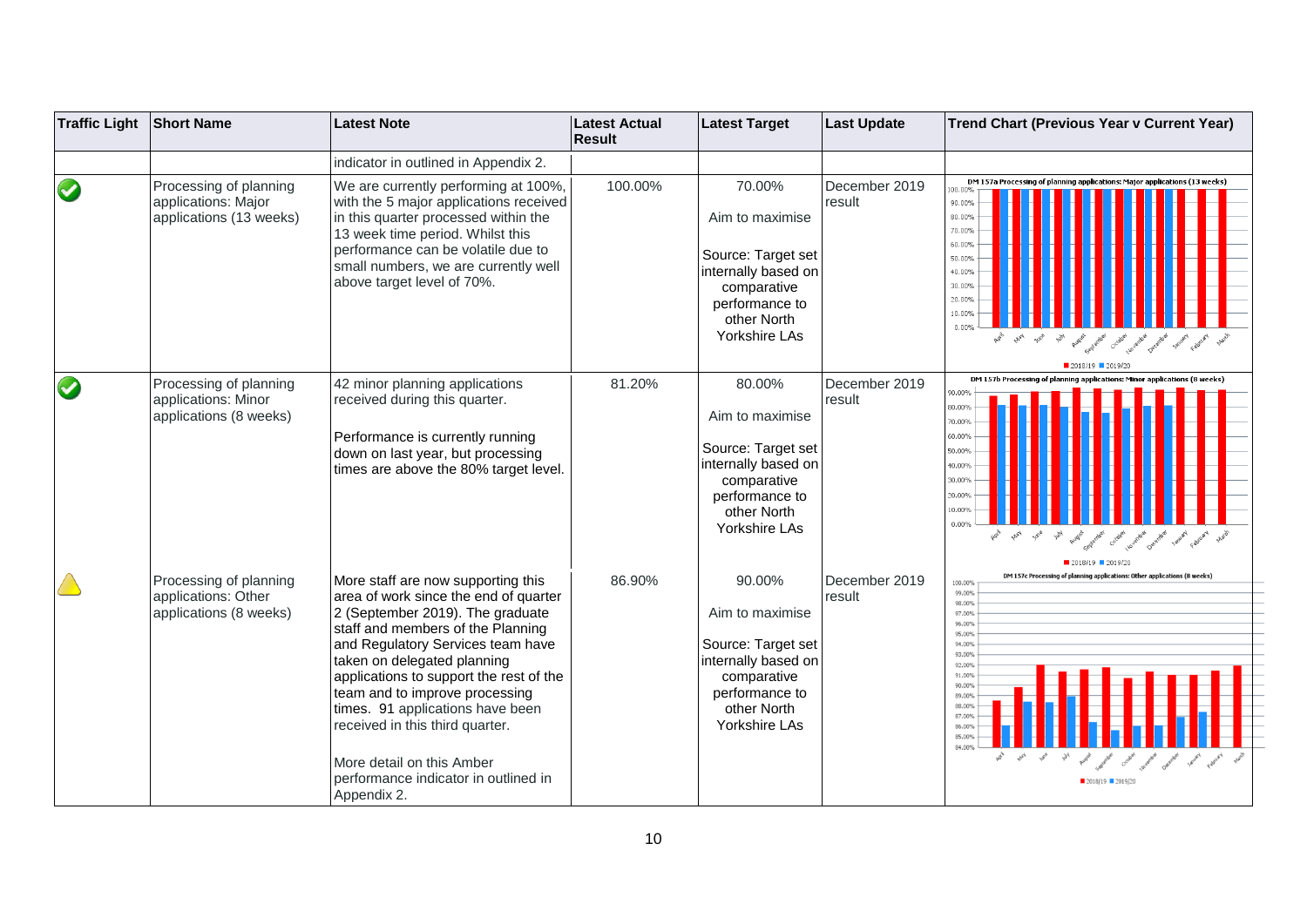### **ONE RYEDALE**

- Working together as One Ryedale, members and staff share the PROUD values and behaviours
- Utilising assets in supporting the delivery of priorities
- Developing business opportunities for the council and optimise income
- Building capacity and influencing policy in partnership
- Enabling services through the innovative use of ICT
- Delivering the Towards 2020 programme and anticipating further savings required to 2022

## **CUSTOMER SERVICES**

| <b>Traffic Light</b> | <b>Short Name</b>                           | <b>Latest Note</b>                                                                                                                                                                                                                                                                                                                                                                                             | Latest Actual<br>Result | <b>Latest Target</b>                                                                                                                    | <b>Last Update</b>                                  | <b>Trend Chart (Previous Year v Current Year)</b>                                                                                                                                                                                                                      |
|----------------------|---------------------------------------------|----------------------------------------------------------------------------------------------------------------------------------------------------------------------------------------------------------------------------------------------------------------------------------------------------------------------------------------------------------------------------------------------------------------|-------------------------|-----------------------------------------------------------------------------------------------------------------------------------------|-----------------------------------------------------|------------------------------------------------------------------------------------------------------------------------------------------------------------------------------------------------------------------------------------------------------------------------|
| S                    | % of Council Tax<br>collected               | Council Tax collection currently on<br>target and expect year-end target to<br>be achieved.<br>Period<br>Data<br>(Acc)<br>2018/19 (Q3)<br>85.41%<br>2018/19 (Year-end)<br>98.81%<br>2019/20 (Q1)<br>29.91%<br>2019/20 (Q2)<br>57.51%<br>2019/20 (Q3)<br>85.35%                                                                                                                                                 | 85.35%                  | 85.30%<br>Aim to maximise<br>Source: Target set<br>internally based on<br>comparative<br>performance to<br>other North<br>Yorkshire LAs | Latest result for<br>2019/20 as of<br>December 2019 | CS RB 11 % of Council Tax collected<br>100.00%<br>90.00%<br>80.00%<br>70.00%<br>60.00%<br>50.00%<br>40.00%<br>30.00%<br>20.00%<br>10.00<br>0.00%<br>Ask when you you have advertised output a control of the project point of the<br>■ 2018/19 ■ 2019/20               |
|                      | % of Non-domestic<br><b>Rates Collected</b> | We remain on course to meet the<br>collection rate year-end target, but<br>NNDR collection rates/previous year<br>debt levels can be prone to volatile<br>and significant changes due to the<br>level of yield that individual<br>hereditaments can raise when the<br>valuation office agency (VOA) make<br>an alteration.<br>More detail on this Amber<br>performance indicator in outlined in<br>Appendix 2. | 84.82%                  | 86.04%<br>Aim to maximise<br>Source: Target<br>based on matching<br>2018/19<br>performance                                              | Latest result for<br>2019/20 as of<br>December 2019 | CS RB 12 % of Non-domestic Rates Collected<br>100.00%<br>90.00%<br>80.00%<br>70.00%<br>60.00%<br>50.00%<br>40.00%<br>30.00%<br>20.009<br>0.00%<br>and what you will have a special control control problem and the problem of the special state<br>■ 2018/19 ■ 2019/20 |